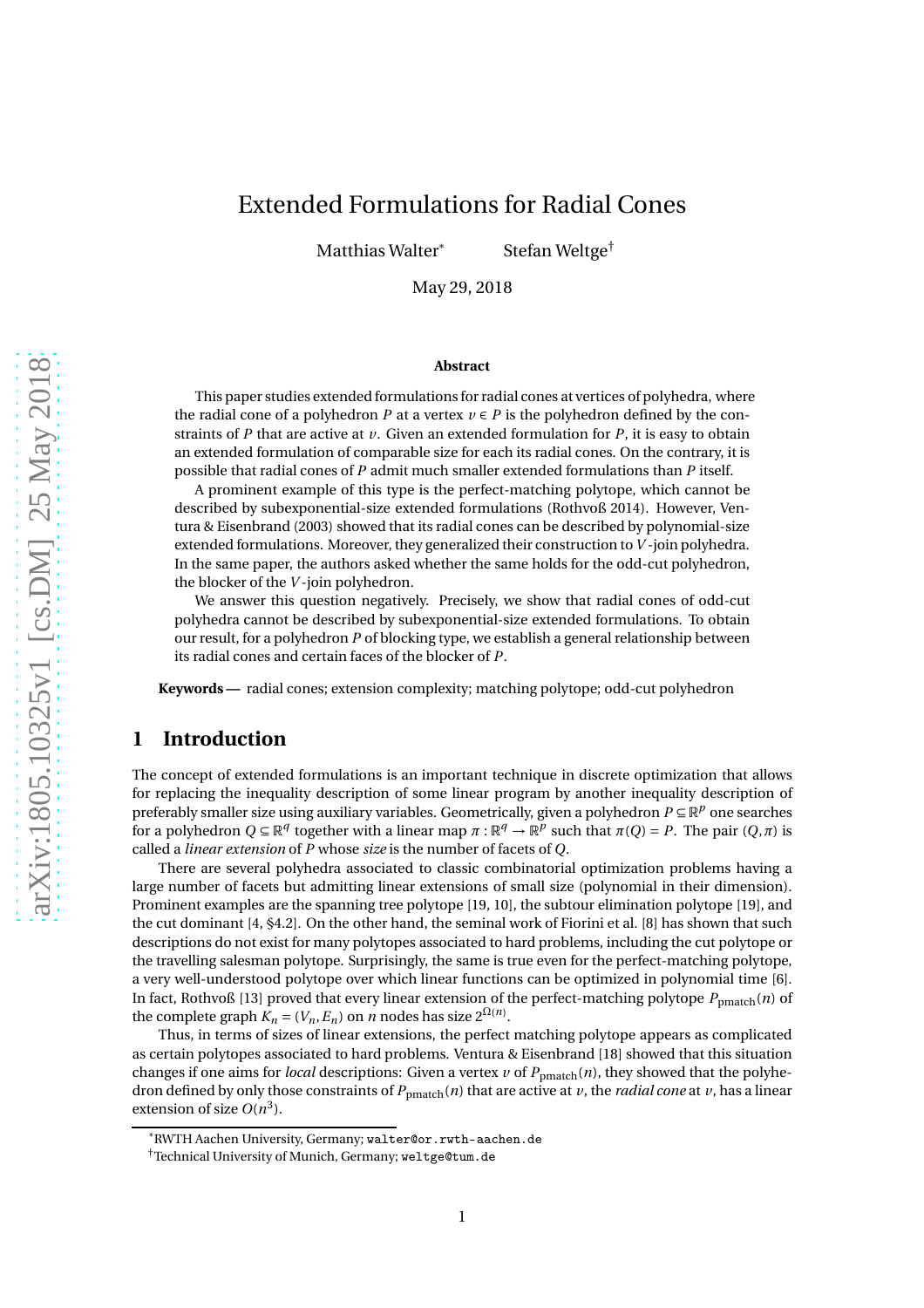Note that such formulations can be used to efficiently test whether a given vertex is optimal with respect to a given linear function. For linear 0/1-optimization problems, efficient routines for such local checks are usually enough to obtain an efficient algorithm for the actual optimization problem, see [\[17,](#page-8-2) [16\]](#page-8-3). Thus, the work in [\[18](#page-8-1)] yields another proof that the weighted matching problem can be solved in polynomial time. However, this also suggests that such descriptions do not exist for polytopes associated to hard problems, which separates matching from harder optimization problems.

Furthermore, Ventura & Eisenbrand generalized their construction to the *Vn*-join polyhedron of *K<sup>n</sup>* (which contains  $P_{pmatch}(n)$  as a face), showing that its radial cones also admit linear extensions of size  $O(n^3)$ . In the same paper, the authors asked whether the same holds for the odd-cut polyhedron, which is the blocker of the  $V_n$ -join polyhedron and hence closely related.<sup>[1](#page-1-0)</sup>

#### **Our results.**

1. The main purpose of this work is to answer their question negatively by showing the following result.

<span id="page-1-3"></span>**Theorem 1.** *There exists a constant c* > 0 *such that for every even n, the radial cones of the odd-cut poly*hedron of  $K_n$  cannot be described by linear extensions of size less than  $2^{cn}$ .

- 2. To obtain our result, for a polyhedron *P* of blocking type, we establish a general relationship between its radial cones and certain faces of the blocker of *P*. In the case of the odd-cut polyhedron, we show that its radial cones correspond to certain faces of the *Vn*-join polyhedron that can be shown to require large linear extensions using Rothvoß' result. Analogously, it turns out that radial cones of the *Vn*-join polyhedron correspond to certain faces of the odd-cut polyhedron, which can be easily described by linear extensions of size  $O(n^3)$ . This allows us to give an alternative proof of the result by Ventura & Eisenbrand.
- 3. We complement our results by observing that radial cones of polytopes associated to most classical hard optimization problems indeed do not admit polynomial-size extended formulations in general.

**Outline.** The paper is structured as follows. In Section [2,](#page-1-1) we will introduce the relevant concepts and derive straight-forward results on extension complexities of radial cones. Using elementary properties of blocking polyhedra, we will derive a structural relationship between radial cones and certain faces of the blocker in Section [3.](#page-3-0) Using these insights, our main result is proved in Section [4,](#page-4-0) where we also provide an alternative proof of the result by Ventura and Eisenbrand. Finally, an upper bound that complements our main result is provided in the appendix.

**Acknowledgements.** We would like to thank Robert Weismantel for inviting the first author to ETH Zürich, where parts of this research were carried out.

### <span id="page-1-1"></span>**2 Overview**

Recall that, for a polyhedron *P* and a point  $v \in P$ , we are interested in describing the *radial cone*  $K_P(v)$ , which is the polyhedron defined by all inequalities that are valid for  $P$  and satisfied with equality by  $v^2$  $v^2$ . Thus, given an inequality description of *P*, the radial cone is simply defined by dropping some of the inequalities. Note that a polyhedron arising from *P* by deleting an arbitrary subset of inequalities might require much larger linear extensions than *P* does. However, radial cones arise in a very structured way, which allows us to carry over linear extensions for *P*. This might become clear by observing that

$$
K_P(v) = \text{cone}(P - v) + v,
$$

where  $cone(X) := \{ \lambda x : \lambda \ge 0, x \in X \}$ . Let us formalize the previous claim and other basic observations in the following proposition. To this end, we make use of the (linear) *extension complexity*  $\mathbf{xc}(P)$  of a polyhedron *P*, which is defined as the smallest size of any linear extension of *P*.

<span id="page-1-0"></span> $1$ Precise definitions of all relevant terms used in the introduction will be given later.

<span id="page-1-2"></span><sup>&</sup>lt;sup>2</sup>Technically, by our definition,  $K_P(v)$  is not necessarily a cone. In fact, standard definitions of the radial cone (or the *cone of feasible directions*) differ from ours in a translation by the vector −*v*, see, e.g., [\[14,](#page-8-4) § 2.2]. However, the one given here will be more convenient for us.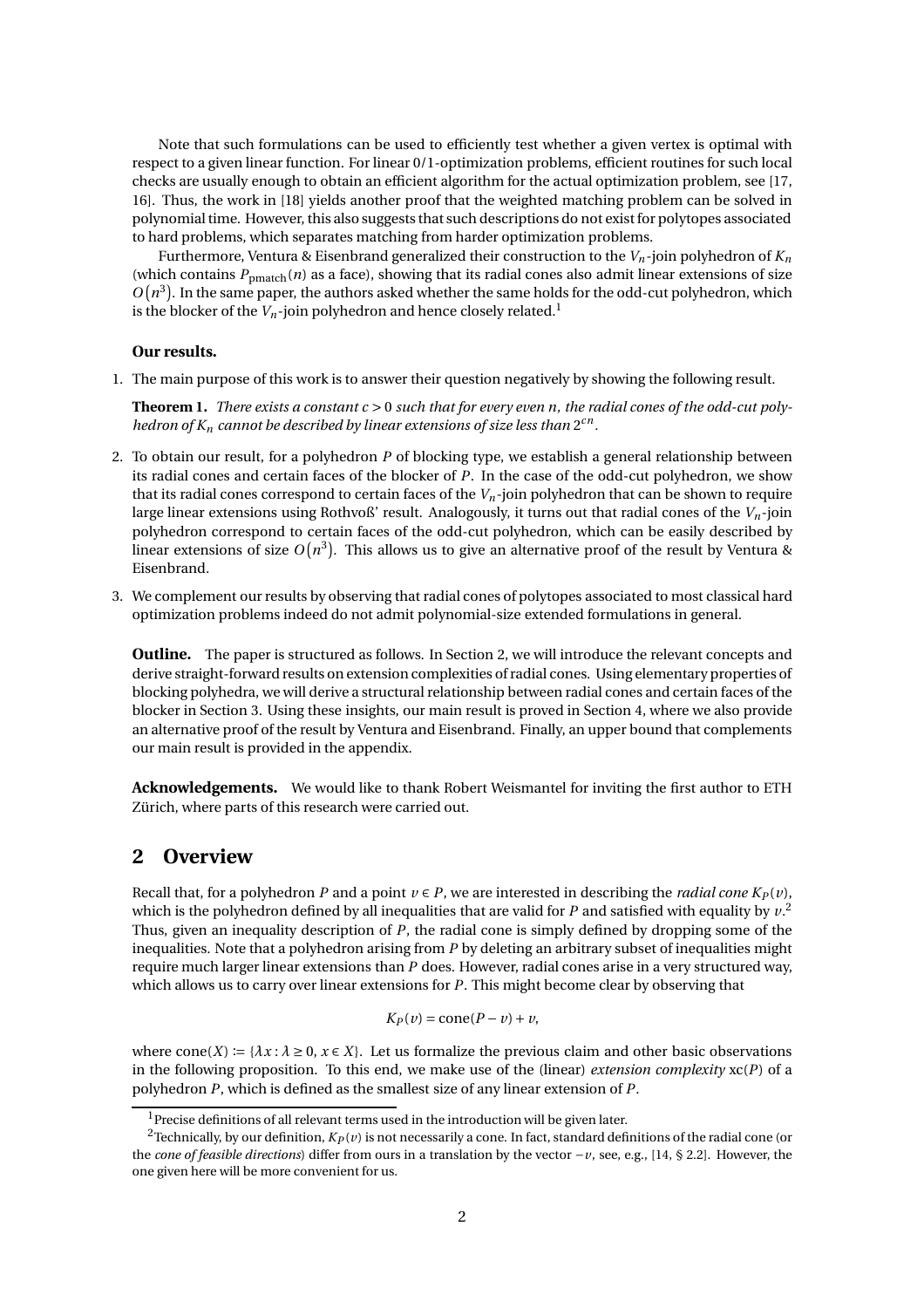<span id="page-2-4"></span><span id="page-2-0"></span>**Proposition 2.** *Let*  $P \subseteq \mathbb{R}^n$  *be a polyhedron and*  $v \in P$ *.* 

- <span id="page-2-1"></span> $(i)$   $\operatorname{xc}(K_P(v)) \leq \operatorname{xc}(P) + 1$ .
- <span id="page-2-2"></span>*(ii) Every face F of P satisfies*  $xc(F) \leq xc(P)$ *.*
- <span id="page-2-3"></span>*(iii) Every face F of P with*  $v \in F$  *satisfies*  $xc(K_F(v)) \leq xc(K_P(v))$ *.*
- (iv) For every linear map  $\pi : \mathbb{R}^p \to \mathbb{R}^d$ , we have  $\mathrm{xc}(\pi(P)) \leq \mathrm{xc}(P)$  and  $\mathrm{xc}(K_{\pi(P)}(\pi(v))) \leq \mathrm{xc}(K_P(v))$ .

*Proof.* To see [\(i\),](#page-2-0) let  $P = \{x \in \mathbb{R}^p : \exists y \in \mathbb{R}^d : Ax + By \le c\}$ , with matrices  $A \in \mathbb{R}^{m \times n}$ ,  $B \in \mathbb{R}^{m \times d}$  and  $c \in \mathbb{R}^m$ be an extended formulation of *P* with  $m = xc(P)$ . It is easy to see that

$$
K_P(v) = \left\{ x \in \mathbb{R}^p : \exists y \in \mathbb{R}^d, \exists \mu \ge 0 : A(x - v) + By \le c\mu \right\},\
$$

which concludes the proof of this part.

Let *F* be a face of *P* and let *H* be a corresponding supporting hyperplane, i.e.,  $F = P \cap H$ . Since *H* is described by an equation, [\(ii\)](#page-2-1) follows. Moreover,  $K_F(v) = K_P(v) \cap H$ , i.e., the radial cone of *F* at *v* is a face of the radial cone of  $P$  at  $\nu$ . Application of [\(ii\)](#page-2-1) yields [\(iii\).](#page-2-2)

The first statement of [\(iv\)](#page-2-3) follows by concatenating the projection map of a minimum-size extension of *P* with *π*. To prove the second statement, we will show that  $\pi$ (*KP*(*v*)) =  $K_{\pi(P)}(\pi(v))$ . By translating *P* to *P* − *v* (and by keeping *π*, also translating *π*(*P*) to  $π(P) - π(v)$ ), this is equivalent to showing  $π$ (cone(*P*)) = cone( $\pi(P)$ ) for  $\mathbb{O} \in P$ . Clearly, the last statement holds by linearity of  $\pi$ .  $\Box$ 

Notice that one can get rid of the "+1" in Proposition [2](#page-2-4) [\(i\)](#page-2-0) by projecting the radial cone of a minimumsize extension of  $P$  at any preimage of  $\nu$ . This makes the proof slightly longer, and we decided to present the simpler proof above.

On the one hand, Proposition [2](#page-2-4) [\(i\)](#page-2-0) shows that radial cones of polyhedra admitting small extensions, e.g., the ones mentioned in the introduction, also have a small extension complexities. On the other hand, the last two statements of the proposition can be used to derive lower bounds on extension complexities of radial cones of polytopes related to many NP-hard problems.

**Radial cones of polytopes associated to hard problems.** Consider the cut polytope  $P_{\text{CUT}}(n) \in$  $\mathbb{R}^{E_n}$  of the complete graph  $K_n = (V_n,E_n)$  defined as the convex hull of characteristic vectors of cuts (in the edge space) in  $K_n$ . Braun et al. proved (see Proposition 3 in [\[3\]](#page-7-5)) that cone( $P_{\text{CUT}}(n)$ ) has extension complexity at least  $2^{\Omega(n)}$ . Note that cone( $P_{\text{CUT}}(n)$ ) is the radial cone of  $P_{\text{CUT}}(n)$  at the vertex corresponding to the empty cut. Furthermore, it has been shown that several polytopes associated to other NP-hard problems have faces that can be projected onto cut polytopes by (affine) linear maps. Examples are certain stable-set polytopes and traveling-salesman polytopes [\[8](#page-7-2)], certain knapsack polytopes [\[1,](#page-7-6) [12\]](#page-7-7) and 3d-matching polytopes (see [\[1](#page-7-6)]).

Consider any such a polytope  $P(n)$  and let  $F(n)$  be a face that projects to  $P_{\text{CUT}}(n)$ . Clearly,  $F(n)$  must have a vertex  $v_n$  whose projection is the vertex  $\Phi$  of  $P_{\text{CUT}}(n)$ . By Proposition [2](#page-2-4) [\(iii\)](#page-2-2) and [\(iv\),](#page-2-3) the extension complexity of the radial cone of  $P(n)$  at  $v_n$  is greater than or equal to the extension complexity of the radial cone of  $P_{\text{CUT}}(n)$  at  $\mathcal{O}$ . Hence, for such polytopes, we obtain super-polynomial lower bounds on extension complexities of some of their radial cones.

**Polyhedra associated to matchings,** *T* **-joins, and** *T* **-cuts.** Throughout the paper, let  $T \subseteq V_n$  be a node set of even cardinality. A *T*-join is a subset  $J \subseteq E_n$  of edges such that a node  $v \in V_n$  has odd degree in the subgraph  $(V_n, J)$  if and only if  $v \in T$ . A *T*-cut is a subset  $C \subseteq E_n$  of edges such that  $C = \delta(S)$ :=  $\{v, w\} \in E_n$ :  $v \in S$ ,  $w \notin S$ } holds for some  $S \subseteq V_n$  for which  $|S \cap T|$  is odd. The  $V_n$ -cuts are also known as *odd cuts*. The perfect-matching polytope  $P_{pmatch}(n)$ ,  $T$ -join-polytope  $P_{T\text{-join}}(n)$  and  $T$ -cut polytope *P<sup>T</sup>* -cut(*n*) are defined as the convex hulls of characteristic vectors of all perfect matchings, *T* -joins and *<sup>T</sup>* -cuts of *<sup>K</sup>n*, respectively. The (weighted) minimization problem for *<sup>T</sup>* -cuts is NP-hard for arbitrary objective functions, but can be solved in polynomial time for nonnegative ones [\[11\]](#page-7-8). For this reason we focus on the *dominant* of the *T*-cut polytope, defined as  $P_{T\text{-cut}}(n)^\dagger := P_{T\text{-cut}}(n) + \mathbb{R}_+^{E_n}$ , which in turn is related to the dominant of the  $T$ -join polytope  $P_{T\text{-join}}(n)^\dagger := P_{T\text{-join}}(n) + \mathbb{R}^{E_n}_+ .$  We also refer to  $P_{T\text{-cut}}(n)^\dagger$ and  $P_{T\text{-join}}(n)^\dagger$  as the *T*-cut polyhedron and the *T*-join polyhedron, respectively. The descriptions of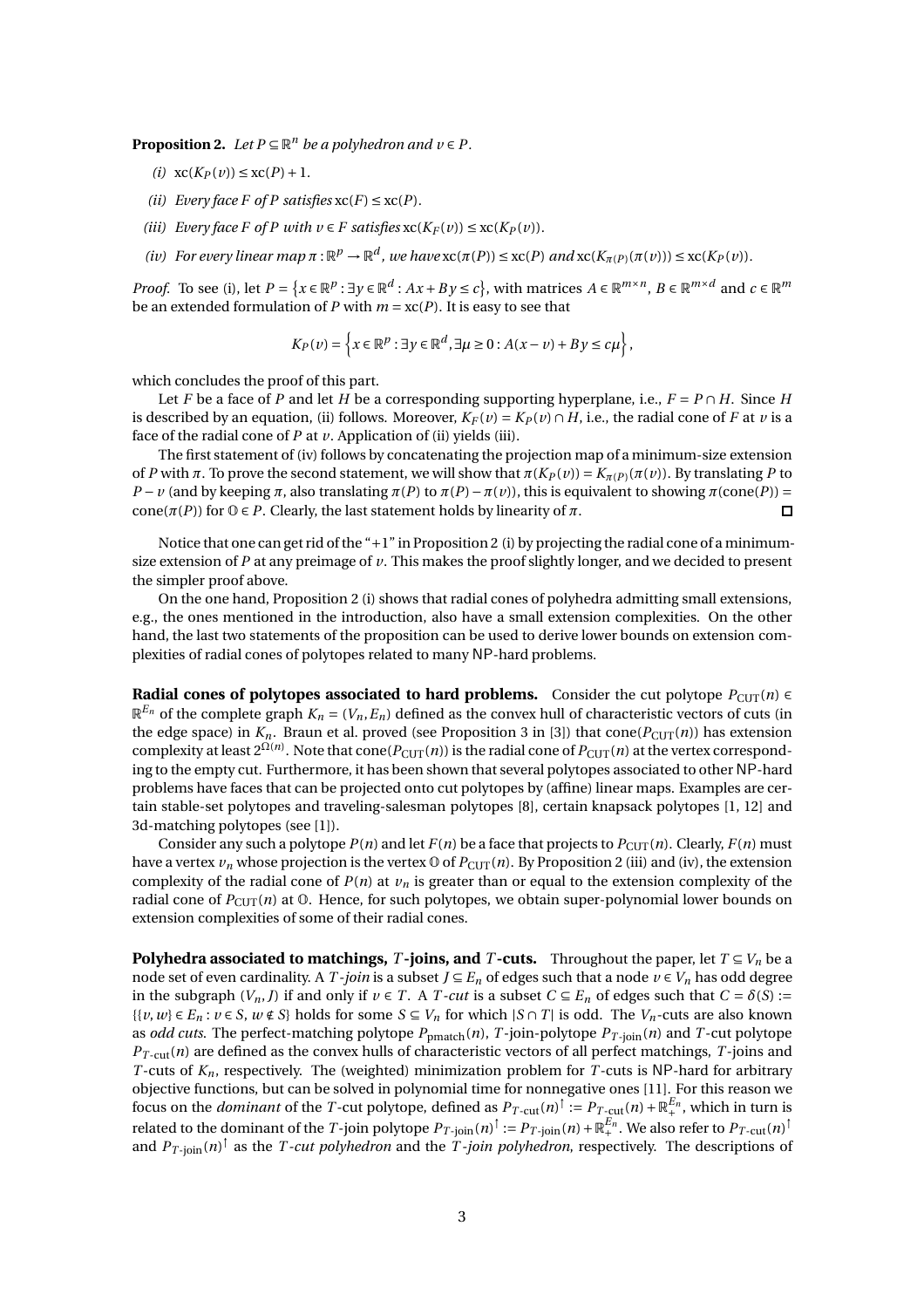both polyhedra in terms of linear inequalities are well-known [\[7\]](#page-7-9) (using *x*(*F*) as a short-hand notation for  $\sum_{e \in F} x_e$ :

$$
P_{T\text{-join}}(n)^\dagger = \left\{ x \in \mathbb{R}_+^{E_n} : x(C) \ge 1 \text{ for all } T\text{-cuts } C \right\}
$$
  
\n
$$
P_{T\text{-cut}}(n)^\dagger = \left\{ x \in \mathbb{R}_+^{E_n} : x(J) \ge 1 \text{ for all } T\text{-joins } J \right\}
$$
 (1)

It is worth noting that the vertices of  $P_{T\text{-join}}$  ( $n)^\dagger$  are the inclusion-wise minimal  $T\text{-joins, i.e.,}$  those that do not contain cycles [\[9](#page-7-10), §12.2] and hence are edge-disjoint unions of  $\frac{1}{2}|T|$  paths whose endnodes are distinct and in *T*. The perfect-matching polytope  $P_{pmatch}(|T|)$  is a face of  $P_{T\text{-join}}(n)^\dagger$ , induced by  $x(\delta(v)) \ge 1$ for all  $v \in T$  and  $x(\delta(v)) \ge 0$  for all  $v \in V_n \setminus T$ .<sup>[3](#page-3-1)</sup> Thus, from Rothvoß' proof for the exponential lower bound on the extension complexity of the perfect-matching polytope it follows that

<span id="page-3-7"></span><span id="page-3-3"></span>
$$
\operatorname{xc}(P_{T\text{-join}}(n)^{\dagger}) \ge 2^{\Omega(|T|)}.
$$
 (2)

It turns out that this bound is essentially tight. In fact, in Appendix [A](#page-8-5) we give a linear extension for  $P_{T\text{-join}}(n)^\dagger$  showing

<span id="page-3-4"></span>
$$
\operatorname{xc}(P_{T\text{-join}}(n)^{\dagger}) \le O\left(n^2 \cdot 2^{|T|}\right). \tag{3}
$$

Thus, for case  $T = V_n$  with *n* even we obtain that the extension complexity of the  $V_n$ -join polyhedron grows exponentially in *n*. In the next section we will see that this result carries over to the *Vn*-cut polyhedron, also known as the *odd-cut polyhedron*.

# <span id="page-3-0"></span>**3 Blocking pairs of polyhedra**

The *T* -cut polyhedron and the *T* -join polyhedron belong to the class of *blocking polyhedra*. A polyhedron  $P \subseteq \mathbb{R}^d_+$  is *blocking* if  $x' \ge x$  implies  $x' \in P$  for all  $x \in P$ . Such a polyhedron can be described as  $P = \{x \in \mathbb{R}_+^d : \langle y^{(i)}, x \rangle \ge 1 \text{ for } i = 1, ..., m\}$  for certain nonnegative vectors  $y^{(1)}, \ldots, y^{(m)} \in \mathbb{R}_+^d$  or as  $P =$  $conv\{x^{(1)},...,x^{(k)}\} + \mathbb{R}_+^d$  for certain nonnegative vectors  $x^{(1)},...,x^{(k)} \in \mathbb{R}_+^d$ . The *blocker* of *P*, defined via

$$
B(P) := \left\{ y \in \mathbb{R}_+^d : \langle x, y \rangle \ge 1 \text{ for all } x \in P \right\},\
$$

is again a blocking polyhedron and satisfies  $B(B(P)) = P$ . We refer to Section 9.2 in Schrijver's book [\[15](#page-8-6)] for the proofs and more properties of blocking polyhedra.

In what follows, we will establish some connections between extension complexities of (certain faces of) blocking polyhedra and (certain faces of) their blockers. We will make use of the following key observation of Martin [\[10\]](#page-7-0) that relates the extension complexities of certain polyhedra, in particular if they are in a blocking relation.

<span id="page-3-2"></span>**Proposition 3** ([\[10\]](#page-7-0), see also [\[5](#page-7-11), Prop. 1]). *Given a non-empty polyhedron Q and*  $\gamma \in \mathbb{R}$ *, let* 

$$
P = \{x : \langle y, x \rangle \ge \gamma \text{ for all } y \in Q\}.
$$

*Then*  $\operatorname{xc}(P) \leq \operatorname{xc}(Q) + 1$ *.* 

A first consequence of Proposition [3](#page-3-2) is that the extension complexities of a blocking polyhedron *P* and its blocker *B*(*P*) differ by at most *d* (due to the nonnegativity constraints). Thus, the extension complexities of  $P_{T\text{-cut}}(n)^\dagger$  and  $P_{T\text{-join}}(n)^\dagger$  differ by at most  $\binom{n}{2}$ . In particular, in view of [\(2\)](#page-3-3) and [\(3\)](#page-3-4), we obtain

<span id="page-3-6"></span>
$$
2^{\Omega(|T|)} \le \operatorname{xc}(P_{T\text{-}\mathrm{cut}}(n)^{\dagger}) \le O\big(n^2 \cdot 2^{|T|}\big). \tag{4}
$$

The main purpose of this section, however, is to show that a radial cone of a blocking polyhedron can be analyzed by considering a certain face of the blocker. To this end, let us now consider a general pair (*P*, *B*(*P*)) of blocking polyhedra in  $\mathbb{R}^d_+$ . For every point  $v \in P$  we define the set

<span id="page-3-5"></span>
$$
F_{B(P)}(v) := \left\{ y \in B(P) : \langle v, y \rangle = 1 \right\} = \left\{ y \in \mathbb{R}_+^d : \langle v, y \rangle = 1, \langle x, y \rangle \ge 1 \,\forall x \in P \right\},\tag{5}
$$

which is a face of  $B(P)$ . The following lemma establishes structural connections between  $K_P(v)$  and  $F_{B(P)}(v)$ .

<span id="page-3-1"></span><sup>&</sup>lt;sup>3</sup>We use the short-hand notation  $\delta(v) := \delta({v})$ .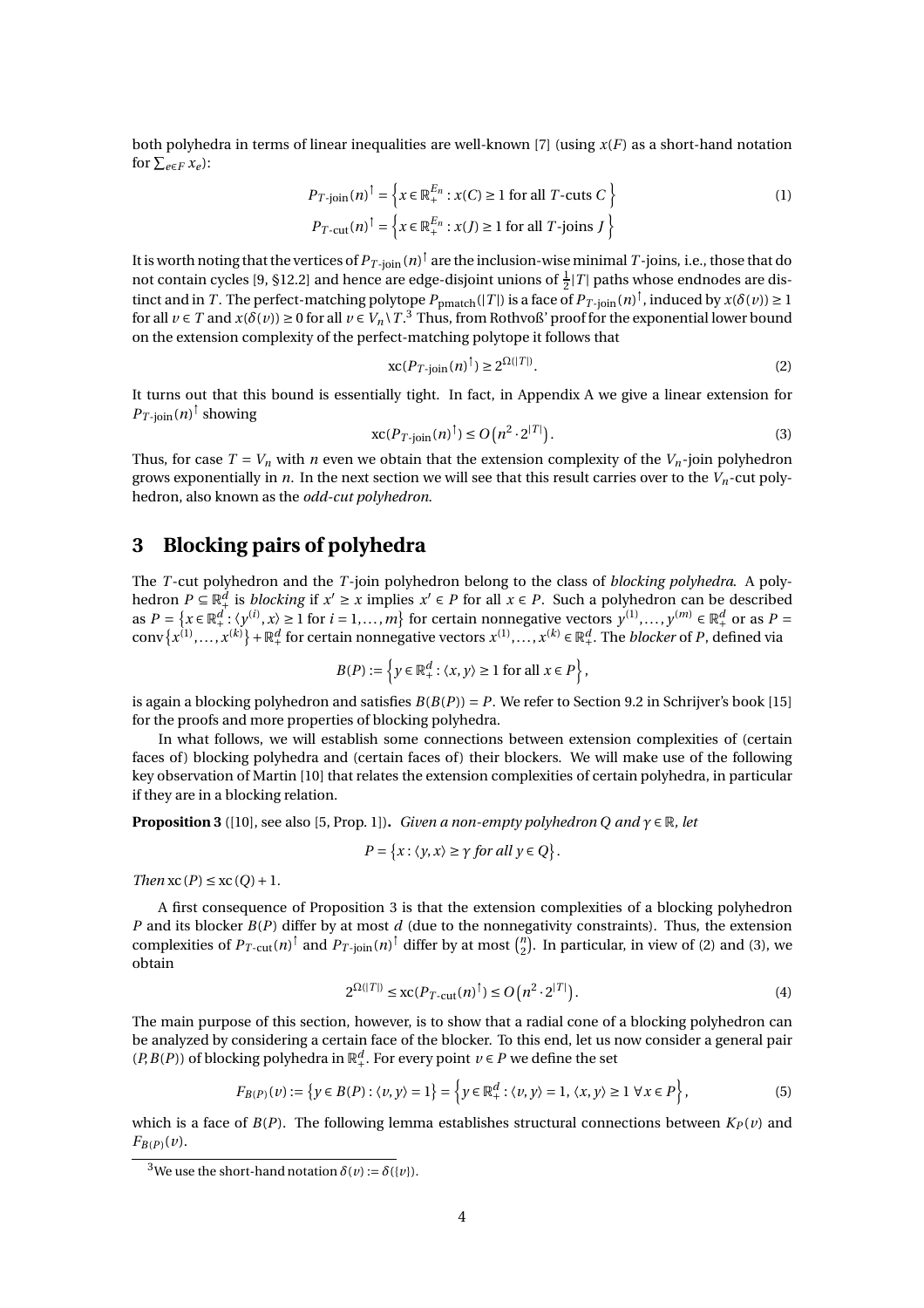<span id="page-4-3"></span><span id="page-4-1"></span>**Lemma 4.** Let  $P \subseteq \mathbb{R}^d_+$  be a blocking polyhedron and let  $v \in P$ .

- <span id="page-4-2"></span>*(i)*  $F_{B(P)}(v) = \{ y \in \mathbb{R}^d : \langle v, y \rangle = 1, \ \langle x, y \rangle \ge 1 \ \forall x \in K_P(v) \}.$
- *(ii)*  $K_P(v) = \{x \in \mathbb{R}^d : \langle y, x \rangle \ge 1 \ \forall y \in F_{B(P)}(v)\}.$

*Proof.* We first prove "⊆" of part [\(i\).](#page-4-1) To this end we will show that, for all  $x \in K_P(v) \setminus P$ , inequality  $\langle x, y \rangle \ge$ 1 is valid for  $F_{B(P)}(v)$ . Let  $x \in K_P(v)$ , i.e., there exist  $x^{(1)},..., x^{(k)} \in P$  and  $\mu_1,..., \mu_k \ge 0$  with  $x = v +$  $\sum_{i=1}^k \mu_i(x^{(i)} - v)$ . Then

$$
\langle x,y\rangle=\langle \nu+\sum_{i=1}^k\mu_i(x^{(i)}-\nu),y\rangle=\langle \nu,y\rangle+\sum_{i=1}^k\mu_i\,\langle (x^{(i)}-\nu),y\rangle\geq 1
$$

follows from  $\langle v, y \rangle = 1$ ,  $\mu_i \ge 0$  and  $\langle x^{(i)}, y \rangle \ge 1$  for all  $i \in [k]$ .

To prove "⊇" of part [\(i\),](#page-4-1) we have to show for every  $j \in [d]$  that the nonnegativity constraint  $y_j \ge 0$ is redundant in the right-hand side of [\(5\)](#page-3-5). From  $v + e_j \in P$  we obtain the valid inequality  $\langle v + e_j, y \rangle \ge 1$ . Subtracting  $\langle v, y \rangle = 1$  implies the desired inequality  $y_i \ge 0$ .

Before we turn to the proof of part [\(ii\),](#page-4-2) let us fix some notation. Denote by  $I := \{i \in [m] : \langle v, y^{(i)} \rangle = 1\}$ and  $J := \{j \in [d]: v_j = 0\}$  the index sets of the inequalities of *P* that are tight at *v*. In other words,  $K_P(v) =$  $\{x \in \mathbb{R}^d : \langle y^{(i)}, x \rangle \ge 1 \text{ for all } i \in I \text{ and } x_j \ge 0 \text{ for all } j \in J\}.$ 

To prove "⊆" of part [\(ii\),](#page-4-2) we consider vectors  $\hat{x} \in K_P(v)$  and  $\hat{y} \in F_{B(P)}(v)$  and claim that  $\langle \hat{x}, \hat{y} \rangle \ge 1$ . In particular,  $\hat{y} \in B(P)$ , and hence there exists a vector  $\bar{y} \leq \hat{y}$  with  $\bar{y} \in \text{conv}\{y^{(i)} \mid i \in [m]\}.$ 

From  $\hat{y} \in F_{B(P)}(v)$  and nonnegativity of  $v$  we obtain  $1 = \langle v, \hat{y} \rangle \ge \langle v, \bar{y} \rangle$ . Since  $\langle v, y^{(i)} \rangle \ge 1$  holds for all *i* ∈  $[m]$ , this implies  $\langle v, \bar{y} \rangle \ge 1$ , and hence  $\hat{y}_j = \bar{y}_j$  for all  $j \in [d] \setminus J$ . Furthermore, only  $y^{(i)}$  for  $i \in I$ can participate in the convex combination (of  $\bar{y}$ ) with a strictly positive multiplier. Considering the inequalities that are valid for  $K_P(v)$ , we observe that  $\hat{x}_j \ge 0$  for all  $j \in J$  and that  $\langle \hat{x}, y^{(i)} \rangle \ge 1$  for all  $i \in I$ . This implies the desired inequality  $\langle \hat{x}, \hat{y} \rangle \ge \langle \hat{x}, \bar{y} \rangle \ge 1$ .

It remains to prove "⊇" of part [\(ii\).](#page-4-2) To this end, consider a vector *x*ˆ from the set on the right-hand side of the equation. For all  $i \in I$ ,  $y^{(i)} \in F_{B(P)}(v)$  implies  $\langle y^{(i)}, \hat{x} \rangle \ge 1$ . Consider an arbitrary  $\bar{y} \in F_{B(P)}(v)$ and some  $j \in J$ . For all  $\mu \ge 0$ , we have  $(\bar{y} + \mu e_j) \in F_{B(P)}(v)$ . To see this, consider [5](#page-3-5) and observe that  $\langle v, \mathbb{e}_j \rangle = 0$  and that  $\langle x, \mathbb{e}_j \rangle \ge 0$  for all  $x \in P$ . In particular  $1 \le \langle \hat{x}, \bar{y} + \mu \mathbb{e}_j \rangle = \langle \hat{x}, \bar{y} \rangle + \mu \hat{x}_j$ , which implies  $\hat{x}_i \geq 0$  and concludes the proof.  $\Box$ 

We conclude this section with the following result, which is an immediate consequence of Proposition [3](#page-3-2) and parts [\(i\)](#page-4-1) and [\(ii\)](#page-4-2) of Lemma [4.](#page-4-3)

<span id="page-4-4"></span>**Theorem 5.** Let P ⊆  $\mathbb{R}^d_+$  be a blocking polyhedron and let  $v$  ∈ P. Then  $\mathrm{xc}(K_P(v))$  and  $\mathrm{xc}(F_{B(P)}(v))$  differ by *at most* 1*.*

# <span id="page-4-0"></span>**4 Radial cones of** *T* **-join and** *T* **-cut polyhedra**

In this section we will apply our structural results from the previous section to the radial cones of *T* join and *T* -cut polyhedra. These results relate the the extension complexities of radial cones to the extension complexities of certain faces of the blocker. We start by reproving the result of Ventura and Eisenbrand [\[18](#page-8-1)] for which we use the well-known theorem of Balas on unions of polyhedra.

<span id="page-4-5"></span><code>Proposition 6</code> ([\[2](#page-7-12)]).  $Let$   $P_1,...,P_k$   $\subseteq$   $\mathbb{R}^d$  *be non-empty polyhedra, and let P be the closure of* conv( $P_1$ ∪ $\cdots$ ∪ *P<sub>k</sub>*). Then  $\operatorname{xc}(P) \le \sum_{i=1}^{k} (\operatorname{xc}(P_i) + 1)$ *.* 

<span id="page-4-6"></span>**Theorem 7** (Ventura & Eisenbrand, 2003 [\[18](#page-8-1)]). *For every set*  $T \subseteq V_n$  *with*  $|T|$  *even and every vertex v of*  $P_{T \text{-}join}(n)$ <sup>†</sup> corresponding to a  $T \text{-}join\ J \subseteq E_n$  *in*  $K_n$ *, the extension complexity of the radial cone of*  $P_{T \text{-}join}(n)^\dagger$  at v is most  $O(|J| \cdot n^2)$ .

The crucial observation for (re)proving the result is that the facets of the *T* -cut polyhedra have small extension complexities.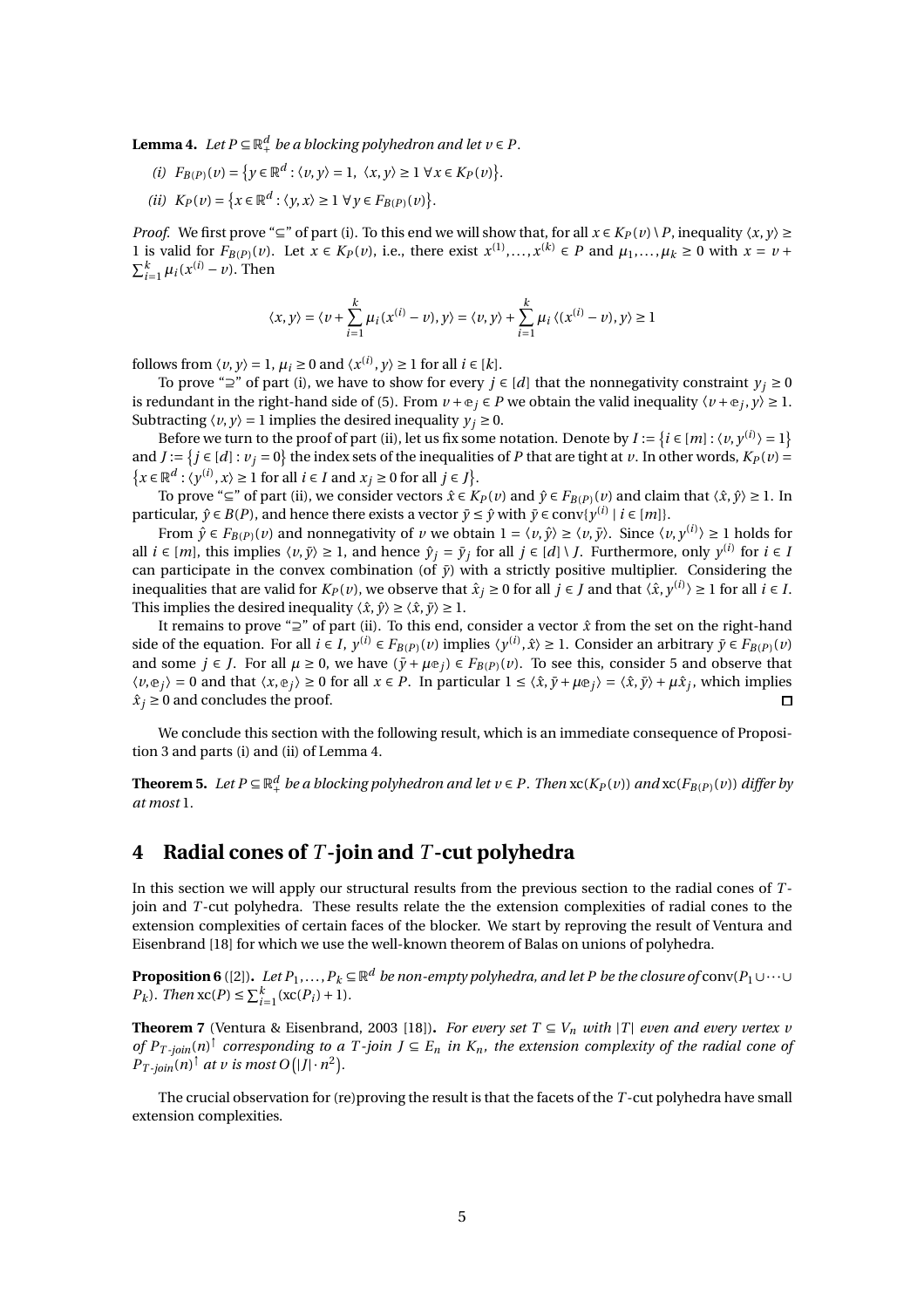*Proof.* By Theorem [5](#page-4-4) it suffices to prove that the extension complexity of

$$
P := \left\{ x \in P_{T\text{-cut}}(n)^\dagger : \langle v, x \rangle = 1 \right\}
$$

is at most  $O(|J|\cdot n^2)$ . A vector  $y\in \mathbb{R}^{E_n}$  is in the recession cone  $C$  of  $P$  if and only if it is nonnegative and 〈*v*, *y*〉 = 0 holds. Thus, *C* is generated by all unit vectors corresponding to edges in *E<sup>n</sup>* \ *J*. For every edge *m* ∈ *J* we consider the set

$$
F_m := \{x \in P : x_e = 0 \,\,\forall e \in J \setminus \{m\}\},\
$$

which is a face of *P*. Note that since  $\langle v, x \rangle = 1$  is valid for *F*, so is  $x_m = 1$ . It is easy to see that  $F_m$  also has *C* as its recession cone. Every vertex *w* of *P* satisfies  $w_m = 1$  for some edge  $m \in J$ , and thus  $w \in F_m$ , which (since  $P$  and all faces  $F_m$  have the same recession cone) proves

$$
P = \text{conv}(\bigcup_{m \in J} F_m).
$$

Hence, by Proposition [6,](#page-4-5)  $xc(P) \le |J| \cdot (xc(F_m) + 1)$  holds, and it remains to prove  $xc(F_m) \le O(n^2)$  for all *m* ∈ *J*. We claim that  $F_m$  is equal to

$$
G_m := \left\{ x \in P_{T'-\text{cut}}(n)^\dagger : x_m = 1, \ x_e = 0 \ \forall e \in J \setminus \{m\} \right\},\
$$

where  $T':=m$  is the set containing the two endnodes of  $m$ . Note that  $G_m$  is a face of  $P_{T'\text{-cut}}(n)^\dagger$  and hence both polyhedra are integral. Moreover, *G<sup>m</sup>* also has *C* as its recession cone. To see that also their vertex sets agree, consider a cut  $\delta(S)$  for some  $S \subseteq V$ . If  $\delta(S)$  is a *T*-cut that contains *m*, then  $\delta(S)$  is also a *T*'-cut. Suppose  $\delta(S)$  is a *T*'-cut with  $\delta(S) \cap J = \{m\}$ . Since *J* is the edge-disjoint union of paths whose endnodes are distinct and in *T*, all such paths, except for the one that contains edge *m*, have both endnodes either in *S* or in  $V_n \setminus S$ . This shows that  $|S \cap T|$  is odd and hence that  $\delta(S)$  is a *T*-cut. This concludes the proof of the claim that  $F_m = G_m$  holds.

Since T' contains exactly two nodes, Proposition [2](#page-2-4) [\(ii\)](#page-2-1) and the upper bound from [\(4\)](#page-3-6) already yield  $\operatorname{xc}(G_m) \leq \operatorname{xc}(P_{T' \text{-cut}}(n)) \leq O\big(n^2\big)$ , which concludes the proof.  $\Box$ 

**Corollary 8** (Proposition 2.1 in Ventura & Eisenbrand, 2003 [\[18](#page-8-1)])**.** *For every n and every vertex v of*  $P_{pmatch}(n)$  , the extension complexity of the radial cone of  $P_{pmatch}(n)$  at  $v$  is most  $O\big(n^3\big)$ .

*Proof.* The result follows from Theorem [7](#page-4-6) and Proposition [2](#page-2-4) [\(iii\),](#page-2-2) using the fact that  $P_{pmatch}(n)$  is a face of  $P_{T\text{-join}}(n)$ <sup>†</sup> (see Section [2\)](#page-1-1). Note that the bound is cubic since *v* corresponds to a perfect matching, which consists of *n*/2 edges.  $\Box$ 

Corollary 9. For every n and every  $v \in P_{T-join}(n)^\dagger$  , the extension complexity of the radial cone of  $P_{T-join}(n)^\dagger$ *at v* is most  $O(n^4)$ .

*Proof.* Let  $P := P_{T-\text{join}}(n)^\dagger$  and let *w* be a vertex of *P* in the smallest face that contains *v*. Theorem [7](#page-4-6) implies that the extension complexity of  $K_P(w)$  ist at most  $O(n^4)$ . By definition of the radial cone,  $K_P(w) \subseteq K_P(v)$ , and thus, by Lemma [4,](#page-4-3)  $F_{B(P)}(v) \subseteq F_{B(P)}(w)$ . Using the fact that  $F_{B(P)}(v)$  and  $F_{B(P)}(w)$ are faces of  $B(P)$ , this implies that  $F_{B(P)}(v)$  is a face of  $F_{B(P)}(w)$ . Theorem [5](#page-4-4) and Proposition [2](#page-2-4) [\(ii\)](#page-2-1) yield

$$
\operatorname{xc}(K_P(v)) \le \operatorname{xc}(F_{B(P)}(v)) + 1 \le \operatorname{xc}(F_{B(P)w}(v)) + 1 \le \operatorname{xc}(K_P(w)) + 2 \le O\left(n^4\right),
$$

which concludes the proof.

We continue with the main result of this paper. To prove it, we again relate the extension complexity of the radial cones to the extension complexities of certain faces of the blocker, i.e., the *T* -join polyhedron. In contrast to the situation for Theorem [7,](#page-4-6) these faces are again very related to *T* -join polyhedra, and thus have high extension complexities.

<span id="page-5-0"></span>**Theorem 10.** For sets  $T \subseteq V_n$  with  $|T|$  even and vertices v of  $P_{T\text{-}cut}(n)^\dagger$ , the extension complexity of the *radial cone of*  $P_{T-cut}(n)^{\dagger}$  *at v is at least*  $2^{\Omega(|T|)}$ *.* 

 $\Box$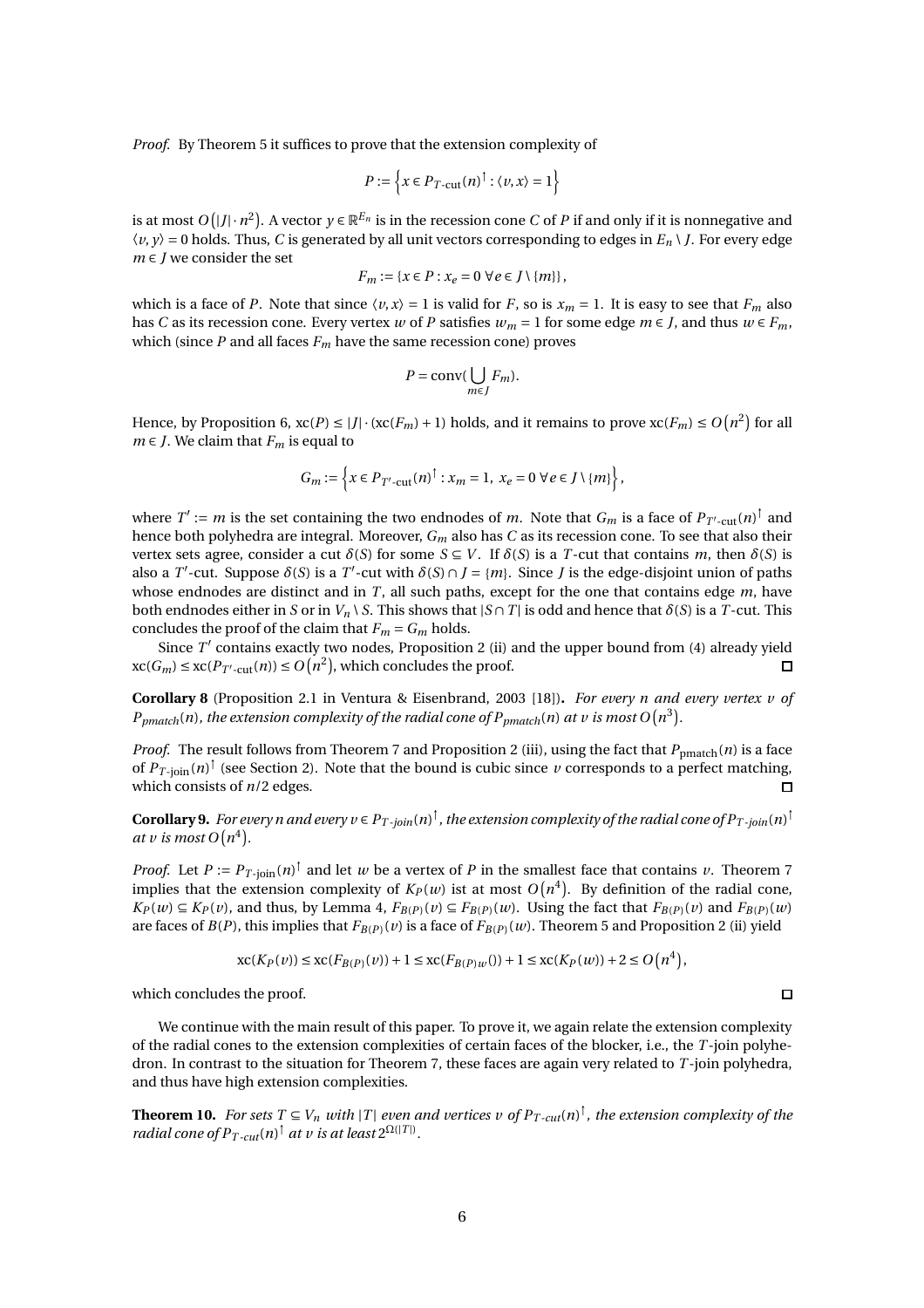*Proof.* By Theorem [5](#page-4-4) it suffices to prove that the extension complexity of

$$
P := \left\{ x \in P_{T\text{-join}}(n)^\dagger : \langle v, x \rangle = 1 \right\}
$$

is at least 2Ω(|*<sup>T</sup>* <sup>|</sup>) . To this end, we will construct a face *Q* of *P* that is a Cartesian product of a *T*1-join polyehdron, a single point, and a  $T_2$ -join polyhedron for some  $T_1, T_2 \subseteq T$  with  $|T_1| + |T_2| + 2 = |T|$ . Note that, by Proposition [2](#page-2-4) and Inequality [\(2\)](#page-3-3), this will imply

$$
\mathrm{xc}(P) \ge \mathrm{xc}(Q) \ge \max\left(\mathrm{xc}(P_{T_1\text{-join}}(n_1)), \mathrm{xc}(P_{T_2\text{-join}}(n_2))\right) \ge 2^{\Omega(|T|)}.
$$

For subsets *V*<sub>1</sub>, *V*<sub>2</sub> ⊆ *V*, we will use the notation *V*<sub>1</sub> : *V*<sub>2</sub> := {{*v*<sub>1</sub>, *v*<sub>2</sub>} : *v*<sub>1</sub> ∈ *V*<sub>1</sub>, *v*<sub>2</sub> ∈ *V*<sub>2</sub>} as well as *E*(*V*<sub>1</sub>) :=  $\{ \{v, w\} : v, w \in V_1, v \neq w \}$ . Recall that  $v \in \mathbb{R}^{E_n}$  is a vertex of  $P_{T-\text{cut}}(n)^\dagger$  and hence we can partition *V* into sets  $U_1, U_2$  with  $|T \cap U_1|$  odd and  $|T \cap U_2|$  odd, such that  $\nu$  is the characteristic vector of  $U_1 : U_2$ . With this notation the set *P* can be rewritten as

$$
P = \left\{ x \in P_{T \text{-join}}(n)^{\dagger} : x(U_1 : U_2) = 1 \right\}.
$$

Fix *t*<sub>1</sub> ∈ *T* ∩ *U*<sub>1</sub> and *t*<sub>2</sub> ∈ *T* ∩ *U*<sub>2</sub>, and define

$$
V_i := U_i \setminus \{t_i\},
$$
  
\n
$$
T_i := (T \cap U_i) \setminus \{t_i\} \quad i = 1, 2.
$$

Let

$$
F := (V_1 : V_2) \cup (V_1 : \{t_1, t_2\}) \cup (V_2 : \{t_1, t_2\})
$$

denote the set of edges that lie between (any two of) the three sets  $V_1$ ,  $V_2$ , and  $\{t_1, t_2\}$ , and consider the set

$$
Q:=\{x\in P: x_e=0 \text{ for all } e\in F\},\
$$

which is a face of *P*. The support of each point  $x \in Q$  is contained in  $E(V_1) \cup E(V_2) \cup \{\{t_1, t_2\}\}\$ . Furthermore, for each  $x \in Q$  we have

$$
x_{\{t_1,t_2\}} = \underbrace{x(V_1:V_2)}_{=0} + \underbrace{x(\{t_1\}:V_2)}_{=0} + \underbrace{x(V_1:\{t_2\})}_{=0} + x_{\{t_1,t_2\}} = x(U_1:U_2) = 1,
$$

and hence  $Q = \{x \in P_T$ -join $(n)^\dagger : x_e = 0$  for all  $e \in F$ ,  $x_{\{t_1, t_2\}} = 1\}$ . By [\(1\)](#page-3-7), we thus obtain

$$
Q = \left\{ x \in \mathbb{R}_+^{E_n} : x_e = 1 \text{ for } e = \{t_1, t_2\},\right\}
$$
\n(6)

<span id="page-6-4"></span><span id="page-6-3"></span><span id="page-6-2"></span><span id="page-6-0"></span>
$$
x_e = 0 \text{ for all } e \in F,\tag{7}
$$

$$
x(S:(V\setminus S)) \ge 1 \text{ for all } S \subseteq V \text{ with } |T \cap S| \text{ odd } \Big\}.
$$
 (8)

We claim that *Q* is equal to

$$
\tilde{Q} = \left\{ x \in \mathbb{R}_+^{E_n} : x_e = 1 \text{ for } e = \{t_1, t_2\},\right\}
$$
\n(9)

<span id="page-6-6"></span><span id="page-6-5"></span><span id="page-6-1"></span>
$$
x_e = 0 \text{ for all } e \in F,\tag{10}
$$

$$
x(S_1 : (V_1 \setminus S_1)) \ge 1 \text{ for all } S_1 \subseteq V_1 \text{ with } |T_1 \cap S_1| \text{ odd},
$$
 (11)

$$
x(S_2:(V_2 \setminus S_2)) \ge 1 \text{ for all } S_2 \subseteq V_2 \text{ with } |T_2 \cap S_2| \text{ odd } \bigg\}.
$$
 (12)

Note that this establishes our main claim since, by [\(1\)](#page-3-7),  $\tilde{Q}$  is the Cartesian product of a  $T_1$ -join polyhedron (with respect to the complete graph formed by the nodes of*V*1), a *T*2-join polyhedron (with respect to the complete graph formed by the nodes of  $V_2$ ), and a set consisting of a single vector in  $\mathbb{R}^{F\cup\{t_1,t_2\}}$  (defined by [\(9\)](#page-6-0) and [\(10\)](#page-6-1)).

To this end, first note that the constraints in [\(6\)](#page-6-2) and [\(7\)](#page-6-3) are identical to [\(9\)](#page-6-0) and [\(10\)](#page-6-1). To see that  $Q \subseteq \tilde{Q}$ , let  $x \in Q$ ,  $i \in \{1,2\}$ , and  $S_i \subseteq V_i$  with  $|T_i \cap S_i|$  odd. By [\(7\)](#page-6-3) we have  $x(S_i : (V_i \setminus S_i)) = x(S_i : (V \setminus S_i))$ . Since  $|S_i \cap T_i| = |S_i \cap T|$  is odd, by [\(8\)](#page-6-4) we also have  $x(S_i : (V \setminus S_i)) \ge 1$ , which shows that the constraints in [\(11\)](#page-6-5) and [\(12\)](#page-6-6) are satisfied and hence  $x \in \tilde{Q}$ .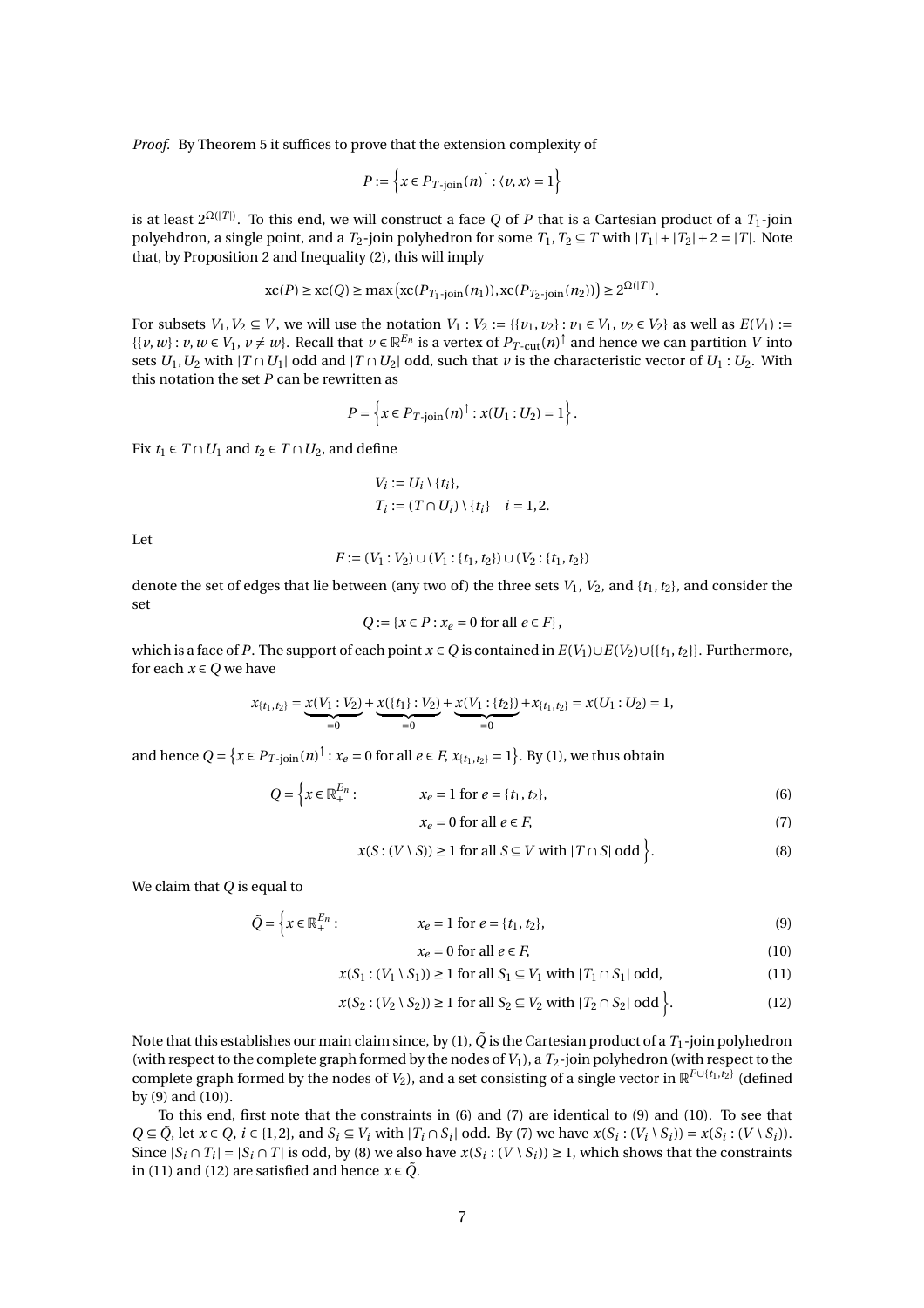To see that  $\tilde{Q} \subseteq Q$ , let  $x \in \tilde{Q}$  and  $S \subseteq V$  with  $|T \cap S|$  odd. If  $|S \cap \{t_1, t_2\}| = 1$ , then the nonnegativity of *x* and [\(9\)](#page-6-0) already imply

$$
x(S:(V\setminus S))\geq x_{\{t_1,t_2\}}=1.
$$

Otherwise, we have  $|S \cap \{t_1, t_2\}| \in \{0, 2\}$ , define  $S_i := S \cap V_i$  for  $i = 1, 2$ . Since  $|S \cap T| = |S \cap \{t_1, t_2\}| + |S_1 \cap T_2| +$  $|S_2 \cap T_2|$  is odd, we must have that  $|S_i \cap T_{i^*}|$  is also odd for some  $i^* \in \{1,2\}$ . By the constraints in [\(11\)](#page-6-5) and [\(12\)](#page-6-6), this implies  $x(S_{i^*} : (V_{i^*} \setminus S_{i^*})) \geq 1$ . We finally obtain

$$
x(S:(V\setminus S))=x(S_1:(V_1\setminus S_1))+x(S_2:(V_2\setminus S_2))\geq x(S_{i^*}:(V_{i^*}\setminus S_{i^*}))\geq 1,
$$

where the equality follows from [\(10\)](#page-6-1), and the first inequality is due to nonnegativity of *x*.

 $\Box$ 

Notice that from Theorem [10](#page-5-0) we obtain Theorem [1](#page-1-3) by choosing  $T := V_n$ .

### **References**

- <span id="page-7-6"></span>[1] David Avis and Hans Raj Tiwary. On the extension complexity of combinatorial polytopes. In Fedor V. Fomin, Rusins Freivalds, Marta Z. Kwiatkowska, and David Peleg, editors, *Automata, Languages, and Programming*, volume 7965 of *Lecture Notes in Computer Science*, pages 57–68. Springer Berlin Heidelberg, 2013.
- <span id="page-7-12"></span>[2] Egon Balas. Disjunctive programming: Properties of the convex hull of feasible points. MSRR 348, Carnegie Mellon University, 1974.
- <span id="page-7-5"></span>[3] Gabor Braun, Samuel Fiorini, Sebastian Pokutta, and David Steurer. Approximation limits of linear programs (beyond hierarchies). In *Proceedings of the 2012 IEEE 53rd Annual Symposium on Foundations of Computer Science*, FOCS '12, pages 480–489, Washington, DC, USA, 2012. IEEE Computer Society.
- <span id="page-7-1"></span>[4] Michele Conforti, Gérard Cornuéjols, and Giacomo Zambelli. Extended formulations in combinatorial optimization. *Annals of Operations Research*, 204(1):97–143, 2013.
- <span id="page-7-11"></span>[5] Michele Conforti, Volker Kaibel, Matthias Walter, and Stefan Weltge. Subgraph polytopes and independence polytopes of count matroids. *Operations Research Letters*, 43(5):457–460, 2015.
- <span id="page-7-3"></span>[6] Jack Edmonds. Paths, trees, and flowers. *Canadian Journal of Mathematics*, 17:449–467, 1965.
- <span id="page-7-9"></span>[7] Jack Edmonds and Ellis L. Johnson. Matching, euler tours and the chinese postman. *Mathematical Programming*, 5(1):88–124, Dec 1973.
- <span id="page-7-2"></span>[8] Samuel Fiorini, Serge Massar, Sebastian Pokutta, Hans Raj Tiwary, and Ronald de Wolf. Linear vs. semidefinite extended formulations: exponential separation and strong lower bounds. In Howard J. Karloff and Toniann Pitassi, editors, *STOC*, pages 95–106. ACM, 2012.
- <span id="page-7-10"></span>[9] Bernhard Korte and Jens Vygen. *Combinatorial Optimization*, volume 21. Springer, fifth edition, 2012.
- <span id="page-7-0"></span>[10] R. Kipp Martin. Using separation algorithms to generate mixed integer model reformulations. *Operations Research Letters*, 10(3):119–128, 1991.
- <span id="page-7-8"></span>[11] Manfred W. Padberg and Mendu Rammohan Rao. Odd minimum cut-sets and b-matchings. *Mathematics of Operations Research*, 7(1):67–80, 1982.
- <span id="page-7-7"></span>[12] Sebastian Pokutta and Mathieu Van Vyve. A note on the extension complexity of the knapsack polytope. *Operations Research Letters*, 41(4):347–350, 2013.
- <span id="page-7-4"></span>[13] Thomas Rothvoss. The matching polytope has exponential extension complexity. In *Proceedings of the 46th Annual ACM Symposium on Theory of Computing*, STOC '14, pages 263–272, New York, NY, USA, 2014. ACM.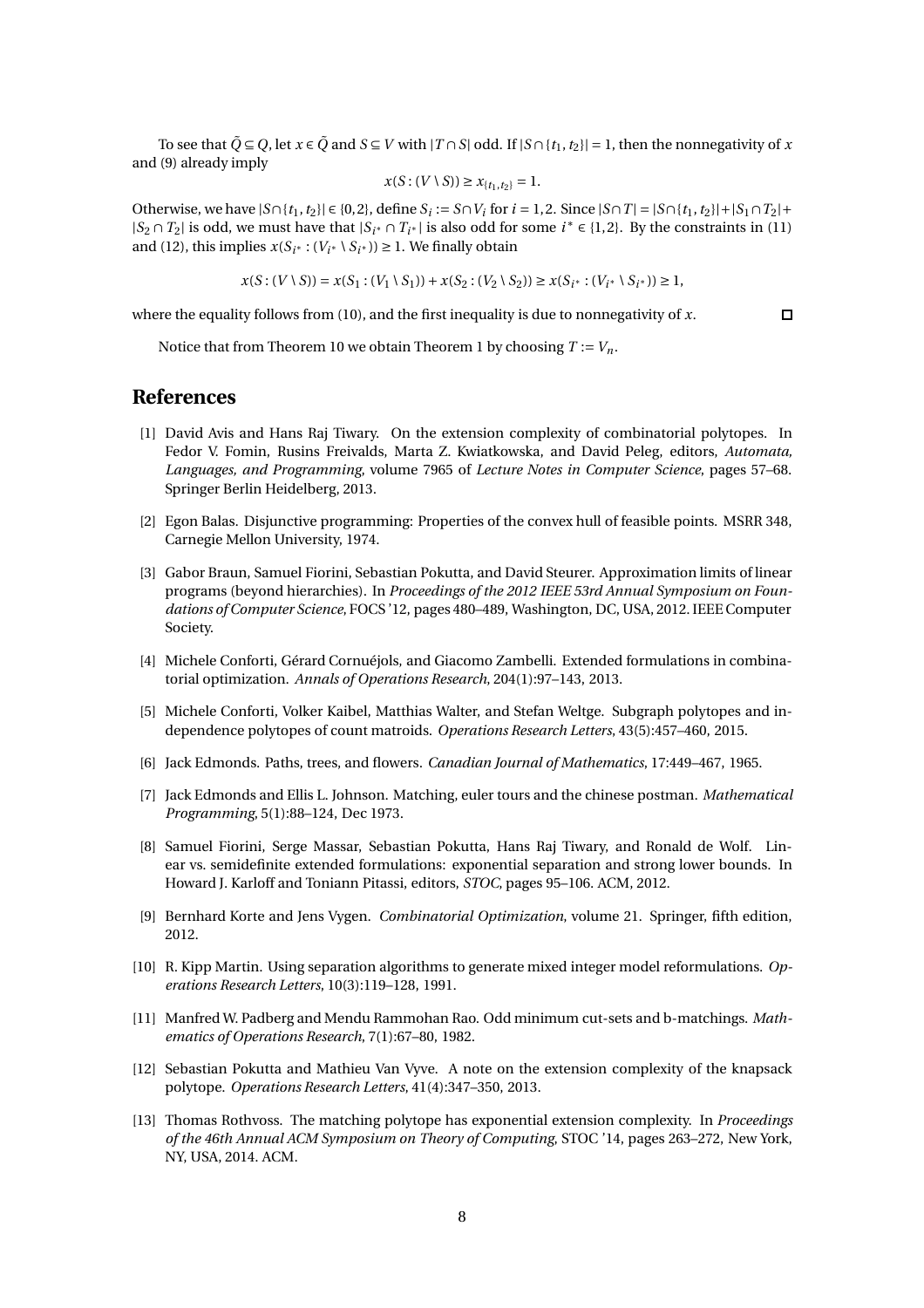- <span id="page-8-4"></span>[14] Andrzej P. Ruszczyński. *Nonlinear optimization*, volume 13. Princeton University Press, 2006.
- <span id="page-8-6"></span>[15] Alexander Schrijver. *Theory of Linear and Integer Programming*. John Wiley & Sons, Inc., New York, NY, USA, 1986.
- <span id="page-8-3"></span>[16] Andreas S Schulz. On the relative complexity of 15 problems related to 0/1-integer programming. In *Research Trends in Combinatorial Optimization*, pages 399–428. Springer, 2009.
- <span id="page-8-2"></span>[17] Andreas S. Schulz, Robert Weismantel, and Günter M. Ziegler. *0/1-Integer programming: Optimization and Augmentation are equivalent*, pages 473–483. Springer Berlin Heidelberg, Berlin, Heidelberg, 1995.
- <span id="page-8-1"></span>[18] Paolo Ventura and Friedrich Eisenbrand. A compact linear program for testing optimality of perfect matchings. *Operations Research Letters*, 31(6):429–434, 2003.
- <span id="page-8-0"></span>[19] Richard T. Wong. Integer programming formulations of the traveling salesman problem. In *Proceedings of the IEEE international conference of circuits and computers*, pages 149–152. IEEE Press Piscataway, NJ, 1980.

# <span id="page-8-5"></span>**A Upper bound for small cardinalities**

In this section we establish an upper bound of  $O\big(n^2\cdot 2^{|T|}\big)$  on the extension complexities of  $T$ -join- and *T* -cut polyhedra.

<span id="page-8-8"></span>Lemma 11. *For every n and every set T*  $\subseteq$  *V , the extension complexity of*  $P_{T\text{-}join}(n)^\dagger$  *is bounded by O*  $(n^2\cdot 2^{|T|})$ *.* 

For every node  $\nu$  of a directed graphs we denote by  $\delta^{\rm out}(\nu)$  and  $\delta^{\rm in}(\nu)$  the sets of arcs leaving (resp. entering) *v*.

*Proof.* Trivially, we only have to consider the case of |*T*| even, since  $P_{T\text{-join}}(n) = \emptyset$  otherwise. Let  $A :=$  $\{(u, v), (v, u): \{u, v\} \in E_n\}$  denote the set of bidirected edges of  $K_n$ . We define, for  $S \subseteq T$  with  $|S| = |T|/2$ the polyhedron

<span id="page-8-7"></span>
$$
P_S := \{x \in \mathbb{R}^{E_n} : \exists f \in \mathbb{R}^A_+ : f(\delta^{\text{out}}(v)) - f(\delta^{\text{in}}(v)) = \begin{cases} 1 & \text{if } v \in S \\ -1 & \text{if } v \in T \setminus S \\ 0 & \text{if } v \in V \setminus T \end{cases} \text{for all } \{u, v\} \in E_n\}. \tag{13}
$$

It is easy to see that the extension of *P<sup>S</sup>* is an integer polyhedron since the first set of constraints defines a totally unimodular system with integral right-hand side, and since every *x*-variable appears in only one of the further inequalities. Clearly, *P<sup>S</sup>* is an integer polyhedron as well, since the projection on the *x*-variables maintains integrality.

We claim that  $P_S \subseteq P_{T\text{-join}}(n)^\dagger$  holds. To this end, let  $x\in P_S$  and let  $f\in \mathbb{R}^A_+$  be such that the constraints in [\(13\)](#page-8-7) are satisfied. For each node *v* ∈ *T*, we obtain *x*(*δ*(*v*)) ≥  $\sum_{\{u,v\}\in \delta(v)}(f_{(u,v)} + f_{(v,u)})$  ≥ 1. By integrality of *P<sup>S</sup>* , this suffices to prove the claim.

Let now *J* be a *T*-join. It is an edge-disjoint union of circuits  $C_1, ..., C_k$  and paths  $P_1, ..., P_\ell$  for  $\ell =$  $\frac{1}{2}$ |*T*| connecting disjoint pairs of nodes in *T*. For *i* ∈ [*k*], let  $\vec{C}_i$  ⊆ *A* be a directed version of  $C_i$ , that is, a directed cycle whose underlying undirected cycle is  $C_i$ . For  $j \in [\ell]$ , let  $\vec{P}_j \subseteq A$  be a directed version of  $P_j$ , that is, a directed path whose underlying undirected path is  $P_j$ . Let  $S \subseteq T$  be the set of starting nodes of the paths  $\vec{P}_j$ . Define  $x := \chi(j)$  and for all  $a \in A$ ,  $f_a := 1$  if  $a \in \vec{C}_i$  for some  $i \in [k]$  or  $a \in \vec{P}_j$  for some  $j \in [\ell]$ , and  $f_a := 0$  otherwise. By construction,  $(x, f)$  satisfies the constraints in [\(13\)](#page-8-7), which shows  $x \in P_S$ .

This proves that the vertex set of  $P_{T\text{-join}}(n)^\dagger$  is covered by the union of the polyhedra  $P_S$  for all  $S\subseteq T$ with  $|S| = \frac{1}{2}|T|$ . Proposition [\(6\)](#page-4-5) yields desired result since there are less than  $2^{|T|}$  such sets *S* and  $xc(P_S) \le$  $3|E_n|$  holds.  $\Box$ 

**Corollary 12.** *For every n and every set*  $T \subseteq V$ , the extension complexity of  $P_{T-cut}(n)^{\dagger}$  is bounded by  $O(n^2 \cdot 2^{|T|})$ .